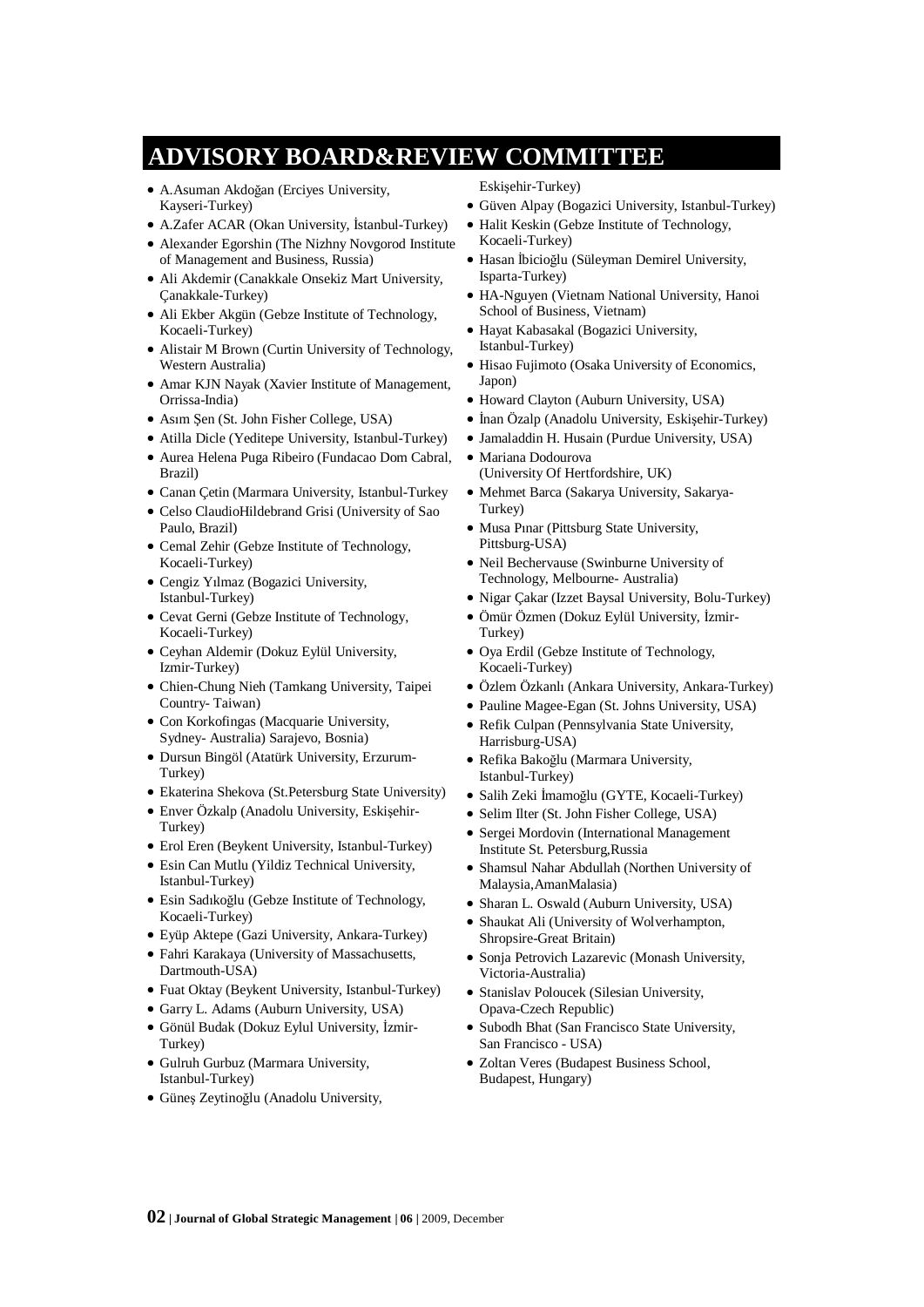- 5 CHINA-AFRICA COOPERATION IN THE 21ST CENTURY: ANALYSIS OF THE OBSTACLES AND CHALLENGES TO GOOD COOPERATION (Kieran E. UCHEHARA)
- 17 ORGANIZATIONAL AMBIDEXTERITY: AN EMPIRICAL EXAMINATION OF ORGANIZATIONAL FACTORS AS ANTECEDENTS OF ORGANIZATIONAL **AMBIDEXTERITY** (Sükrü AKDOĞAN, A. Asuman AKDOĞAN, Ayşe CİNGÖZ)
- 28 EFFECTIVE INTERNATIONAL EXPANSION STRATEGIES OF DEVELOPING COUNTRIES: SOME PRELIMINARY EVIDENCE FROM THE TURKISH MANUFACTURE AND EXPORT OF TELEVISION SETS (Tanses GÜLSOY, Özlem ÖZKANLI, Richard LYNCH)
- 52 KNOWLEDGE TRANSFER (KT) PRACTICES IN SMALL AND MEDIUM ENTERPRISES (SMEs) of TURKISH TEXTILE AND APPAREL INDUSTRY (Dababrata Narayan CHOWDHURY, Lynne BUTEL, I. Hakkı ERASLAN, İsmail BAKAN)
- DETERMINATION OF REASONS AFFECTING THE USE OF INTERNET BANKING 67 THROUGH LOGISTIC REGRESSION ANALYSIS  $(Ali KÖSE)$
- 77 A STUDY ON THE CAUSES OF STRATEGIES FAILING TO SUCCESS (Mehmet Ali KÖSEOĞLU, Mehmet BARCA, Kemal KARAYORMUK, Menderes EDAS)
- 92 BOARD COMPOSITION OF TURKISH LISTED COMPANIES: IS THERE ANY DIFFERENCE BETWEEN INDUSTRIES? (İrge ŞENER, Meral ELÇİ)
- 106 POLICIES AND STRATEGIES FOR THE PROMOTION AND ATTRACTION OF FDI IN **SERVICES** (Vesna Babic-HODOVIC, Eldin MEHIC)
- 121 IS INTELECTUAL CAPITAL ANTECEDENT OF ENTERPRENEURSHIP ORENTATION (Erol EREN, Ebru Beyza KOCAPINAR)
- 136 CREATIVITY FOR GAINING AND SUSTAINING COMPETITIVE ADVANTAGE: THE ROLE OF LEADERSHIP STYLES (F. Oben ÜRÜ, Uğur YOZGAT)
- 158 THE EFFECTS OF ORGANIZATIONAL POLITICS AND STRATEGIC POSTURE ON **INNOVATION PERFORMANCE** (Sevki ÖZGENER, Adem ÖĞÜT, Metin KAPLAN, D. Mehmet BİCKES)
- 170 THE IMPACT OF EMPOWERMENT AND QUALITY CULTURE ON JOB **SATISFACTION** (Hakan KİTAPÇI, Metin ATES, Sultan Süleyman ÖKTEN)
- 181 THE RELATIONSHIP BETWEEN FIRM INTELLECTUAL CAPITAL AND THE **COMPETITIVE ADVANTAGE** (İpek KOCOĞLU, Salih Zeki İMAMOĞLU, Hüsevin İNCE)
- 209 THE ROLE OF TECNOLOGICAL INNOVATION ON THE FIRM (Muzaffer ERTÜRK)
- 227 NOTES FOR CONTRIBUTIONS MANUSCRIPT GUIDELINES